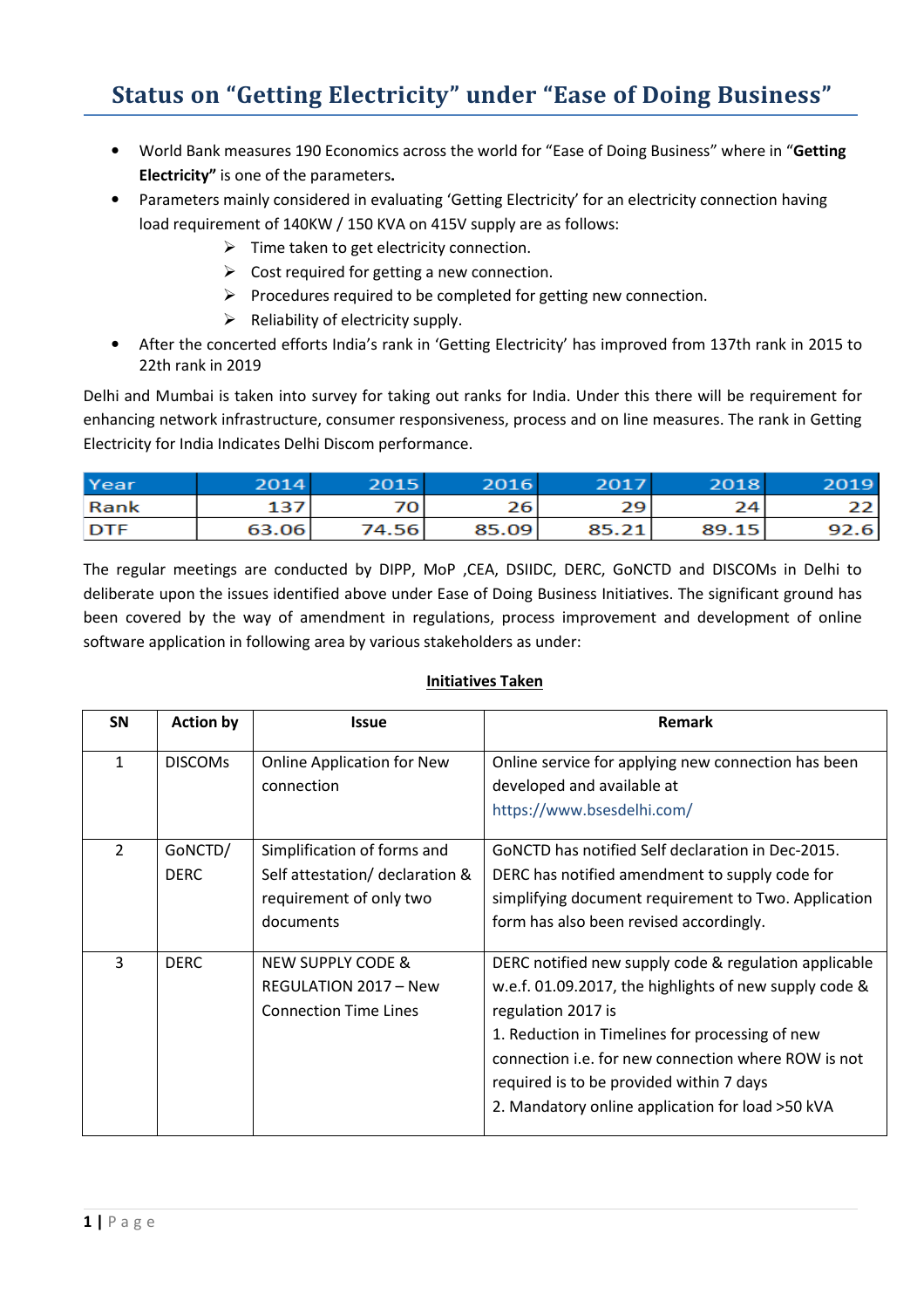| 4              | <b>DISCOMS</b> | Reduction in number of<br>procedures & time for getting<br>a new connections under<br>EODB category.<br>(03 nos to 02 nos) | Internal processes have been strengthened to release<br>connections within timeline stipulated in regulation<br>with the consideration of reduction in procedure for<br>obtaining connections to three numbers namely,<br>1. Online submission of application to utility & site<br>inspection conducted (4 Days)<br>2. Load sanction & Demand note generation (2 Days)<br>3. Utility conducts external connection and meter<br>installation (1 Day w/o RoW & 9 days with RoW)<br>Further in 2020, DERC-Supply Code and Performance<br>Standards (Relaxation) Third Order, 2020 has released<br>two Procedure for release of electricity connections:-<br>1. Submission of application along with all documents.<br>2. Field Inspection and Energisation of connections. |
|----------------|----------------|----------------------------------------------------------------------------------------------------------------------------|-------------------------------------------------------------------------------------------------------------------------------------------------------------------------------------------------------------------------------------------------------------------------------------------------------------------------------------------------------------------------------------------------------------------------------------------------------------------------------------------------------------------------------------------------------------------------------------------------------------------------------------------------------------------------------------------------------------------------------------------------------------------------|
| 5              | <b>DERC</b>    | Reduction in SLDC Charges                                                                                                  | DERC-Schedule of Charges and the Procedure Order,<br>2017. Reduction in SLDC rates of new connection i.e for<br>load requirement up to 150 kW on LT supply in<br>electrified area is fixed to Rs.25, 000/- in addition to<br>road Restoration charges on actual basis.                                                                                                                                                                                                                                                                                                                                                                                                                                                                                                  |
| 6              | <b>DISCOMs</b> | Reduction in SAIDI/SAIFI                                                                                                   | As directed by MoP, continuous/ sustained reduction<br>of SAIDI & SAIFI was recommended.                                                                                                                                                                                                                                                                                                                                                                                                                                                                                                                                                                                                                                                                                |
| $\overline{7}$ | CEA/<br>GoNCTD | NOC from Electrical Inspector                                                                                              | CEA has notified appropriate amendments in CEA<br>Safety Measures 2010 to empower Appropriate<br>Government to issue notification for Self Certification<br>by consumer/DISCOM. GoNCTD has further notified<br>self certification for DISCOM's installations up to 33 kV<br>in place of current 650 V.                                                                                                                                                                                                                                                                                                                                                                                                                                                                  |
| 8              | <b>DERC</b>    | Mandatory online application                                                                                               | DERC issued guidelines vide letter No. F.17 (230)/Engg/<br>DERC/2016-17/5662/196 dated 24.4.2017 that all the<br>LT new connection load having load category above<br>100 KVA be applied through online mode only.<br>Applicant may apply connection through our website.<br>www.bsesdelhi.com                                                                                                                                                                                                                                                                                                                                                                                                                                                                          |
| 9              | <b>DERC</b>    | <b>Modification in Application</b><br>Form                                                                                 | DERC vide its letter No. F.17(230)/Engg/DERC/2016-<br>17/5662/195 dated 24.4.2017 has issued a revised<br>application form.                                                                                                                                                                                                                                                                                                                                                                                                                                                                                                                                                                                                                                             |
| 10             | <b>DERC</b>    | Change in Supply Code to<br>facilitate reduction in cost and<br>time                                                       | DERC vide its amendment in Supply Code has notified<br>the reduction in cost and time for new connection.<br>DERC has also notified fixed Service line &<br>development charges for connections up to 200 kW on<br>LT level                                                                                                                                                                                                                                                                                                                                                                                                                                                                                                                                             |